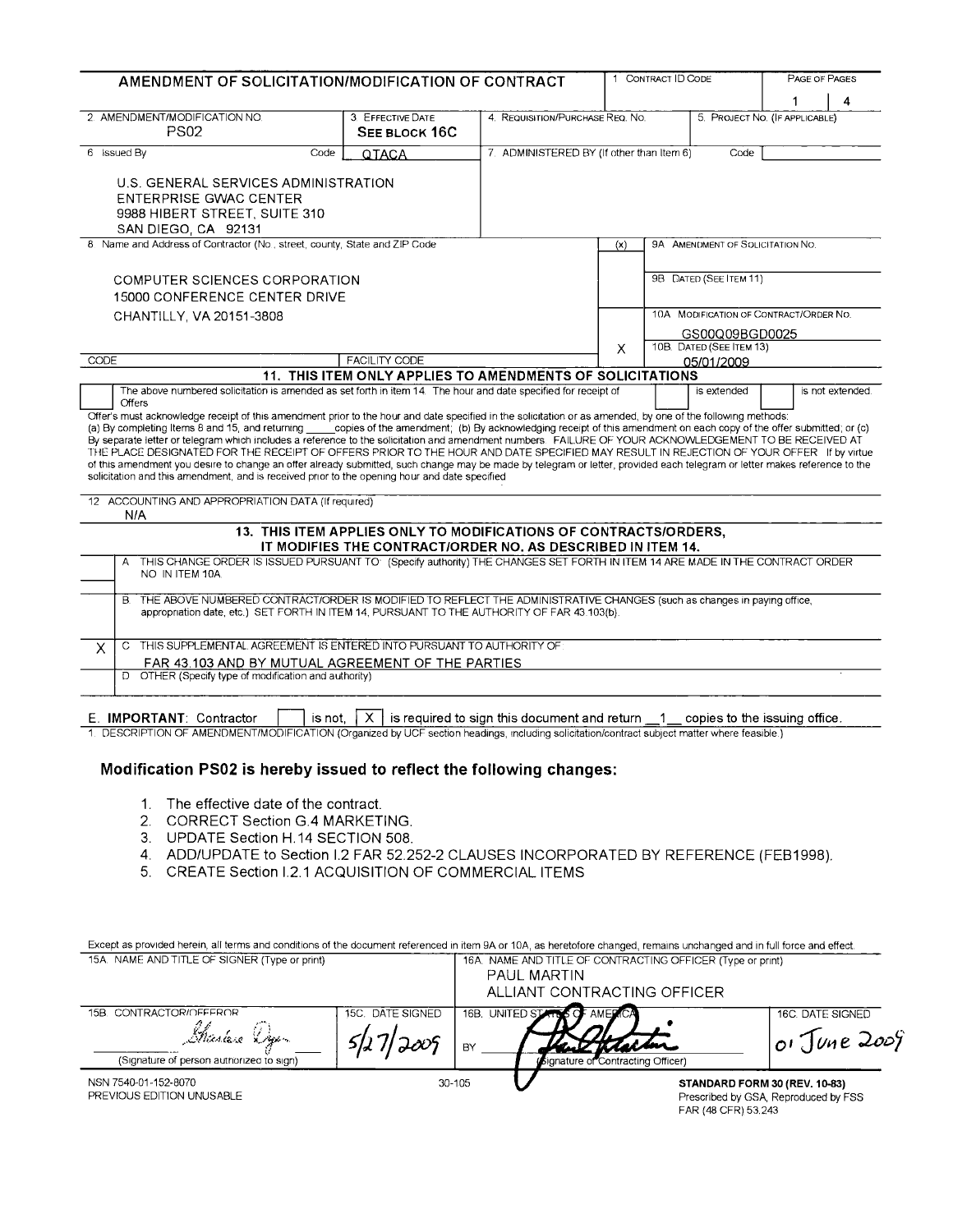1. The Notice to Proceed was issued April 29, 2009. The start date of the Basic Contract is adjusted to read:

| Base Period:          | May 1, 2009 to April 30, 2014 |
|-----------------------|-------------------------------|
| <b>Option Period:</b> | May 1, 2014 to April 30, 2019 |

2. CORRECT Section G.4 MARKETING, 1<sup>st</sup> paragraph to cite the correct Alliant contract section as follows:

Contractors shall develop company specific Alliant GWAC brochures for distribution at trade shows, conferences, seminars, etc. All marketing and promotional materials, including information on the contractor webpage (Section H.13.1), must be approved by the ACO prior to distribution and may be co-branded with marks owned or licensed by the Contractor and GSA, as long as they comply with GSAM 552.203-71, Restriction on Advertising.

3. UPDATE Section H.14 SECTION 508, to delete the URL and replace with the below URL:

<http://app.buyaccessible.gov/DataCenter/>

4. ADD/UPDATE Section I.2 FAR 52.252-2 CLAUSES INCORPORATED BY REFERENCE (1998).

#### **Miscellaneous Clause Updates/Additions**

The following clauses are hereby updated:

| <b>CLAUSE</b><br>NO. | <b>TITLE</b>                                                    | <b>DATE</b>     | <b>FP</b> | <b>COST</b> | <b>TM</b> |
|----------------------|-----------------------------------------------------------------|-----------------|-----------|-------------|-----------|
| 52.203-13            | CONTRACTOR CODE OF BUSINESS<br><b>ETHICS AND CONDUCT</b>        | <b>DEC 2008</b> | x         | x           | x         |
| 52.225-1             | BUY AMERICAN ACT - SUPPLIES                                     | FEB 2009        | x         |             | x         |
| 52.225-3             | BUY AMERICAN ACT - FREE TRADE<br>AGREEMENTS - ISRAELI TRADE ACT | FEB 2009        | x         | x           | x         |

The following clauses are hereby incorporated by reference:

| <b>CLAUSE</b><br>NO. | <b>TITLE</b>                      | <b>DATE</b> | FP | <b>COST</b> | <b>TM</b> |
|----------------------|-----------------------------------|-------------|----|-------------|-----------|
| 52.222-50            | COMBATING TRAFFICKING IN PERSONS  | FEB 2009    |    |             |           |
| 52.250-5             | SAFETY ACT – EQUITABLE ADJUSTMENT | FEB 2009    |    |             |           |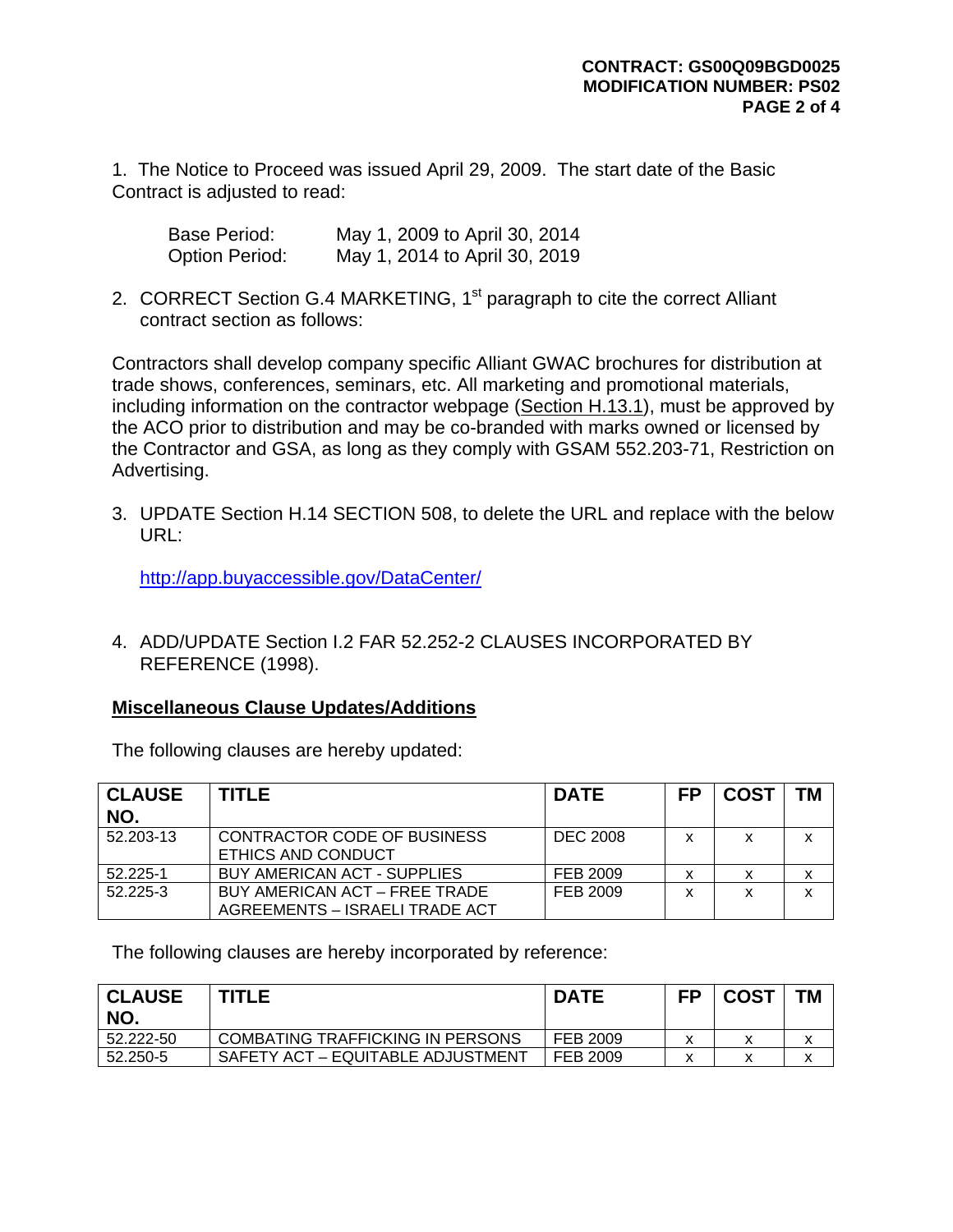### **CONTRACT: GS00Q09BGD0025 MODIFICATION NUMBER: PS02 PAGE 3 of 4**

ADD/UPDATE Section I.2 FAR 52.252-2 CLAUSES INCORPORATED BY REFERENCE (1998) (continued)

## Recovery Act Background

On February 17, 2009, the President signed Public Law 111-5, the Recovery Act. The Act imposes a number of requirements on Executive Branch departments and agencies receiving Recovery Act funds to meet the broader goals and objectives (e.g. level of transparency and accountability) of the Recovery Act. In addition, the Recovery Act includes a number of requirements to be implemented in Federal Government contracts.

Federal Acquisition Regulation (FAR) interim rules were published in the Federal Register on March 31, 2009, in FAC 2005-032, providing authorities, policies, and procedures for government-wide implementation of the Recovery Act and for special contract procedures contained in the OMB Guidance. The interim rules immediately make available FAR contract clauses to include in Government Contracts. **The clauses added/updated pertain to any Order (new or existing orders that are modified) that is funded in whole or in part with Recovery Act funds.** 

| <b>CLAUSE</b><br>NO. | TITLE                                                                                    | <b>DATE</b> | <b>FP</b> | <b>COST</b> | <b>TM</b> |
|----------------------|------------------------------------------------------------------------------------------|-------------|-----------|-------------|-----------|
| 52.203-15            | WHISTLEBLOWER PROTECTIONS UNDER<br>THE AMERICAN RECOVERY AND<br>REINVESTMENT ACT OF 2009 | MAR 2009    | x         | x           | x         |
| 52.204-11            | AMERICAN RECOVERY AND REINVESTMENT<br><b>ACT - REPORTING REQUIREMENTS</b>                | MAR 2009    | x         | x           | X         |
| 52.215-2             | ALTERNATE I                                                                              | MAR 2009    | x         | x           | x         |

The following clauses are hereby added and incorporated by reference:

The following clauses are hereby updated:

| <b>CLAUSE</b><br>NO. | <b>TITLE</b>                      | <b>DATE</b> | <b>FP</b>    | <b>COST</b> | TМ |
|----------------------|-----------------------------------|-------------|--------------|-------------|----|
| 52.215-2             | AUDIT AND RECORDS - NEGOTIATION   | MAR 2009    | $\checkmark$ |             |    |
| 52.244-6             | SUBCONTRACTS FOR COMMERCIAL ITEMS | MAR 2009    | x            |             |    |